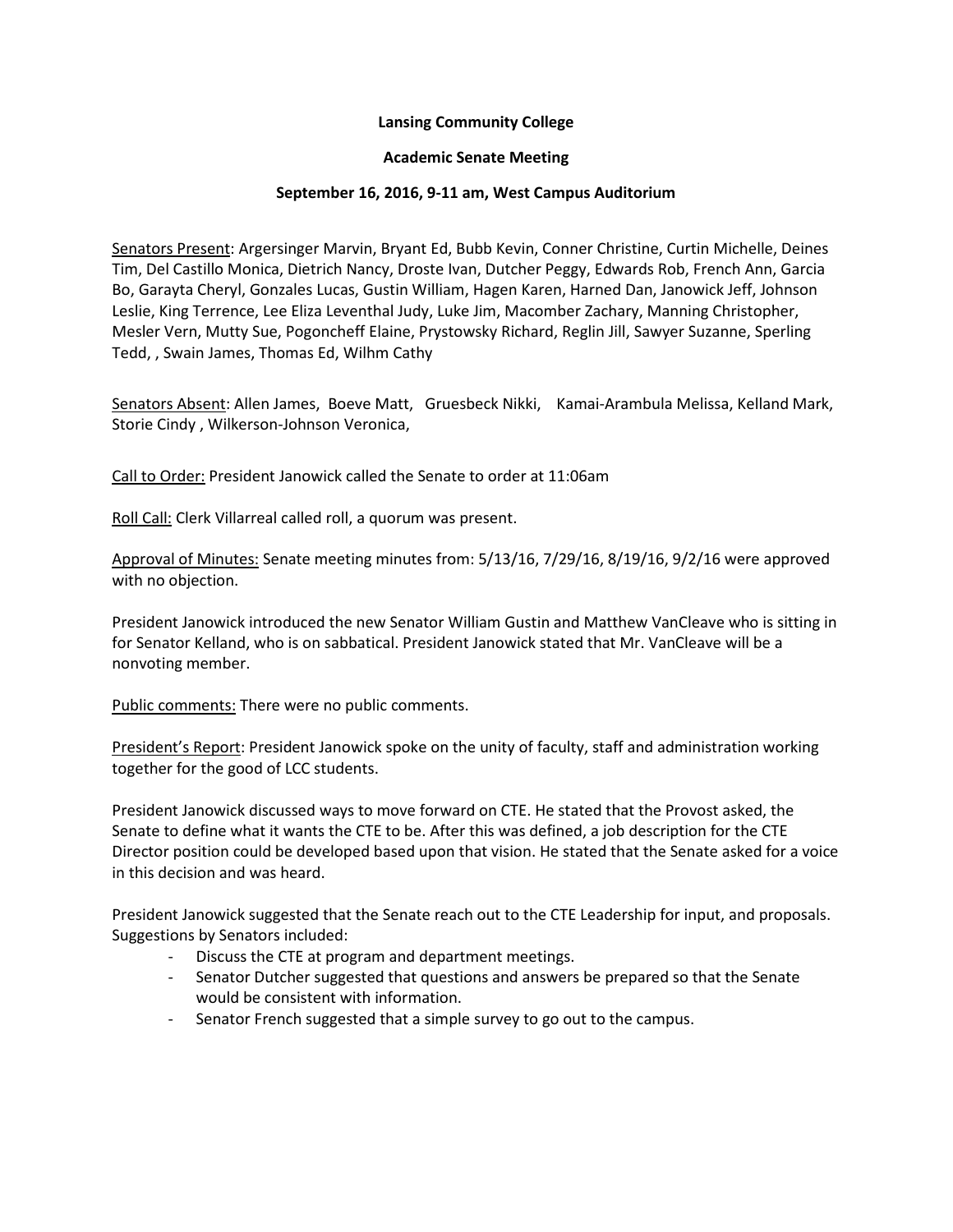President Janowick stated that the Administration did consult with the Senate and with CTE and the Senate was not satisfied with the proposal that was brought forward. In response to the Senate's request, the Administration has given the Senate an opportunity for further input on the direction of the CTE. There was substantial discussion on the CTE.

President Janowick asked that in the divisions there should be an on-going update regarding HLC. President Janowick stated that the Senate asked for the right to have a say in the review and update process and courses and everyone needs to be involved.

Provost's Report: Library and Tutoring updates: the big picture is Operation 100% where the college can strengthen and maximize student learning. In the future the college considering Library, Tutoring, and other services to centralize resources for students. It was clarified that this does not mean the dissolution of the Learning Commons or other resources currently in place for students. Provost Prystowsky stated that he has met with the director of the library and this is the direction the staff would like to go. Library employees have visited other college libraries to see how they have integrated services. Provost Prystowsky stated that he will continue to meet with the library staff and others.

Provost Prystowsky announced that there will be four more new full time tutors. Provost Prystowsky stated that, it was clear that we need additional resources for tutoring. The college is looking at how to strengthen the support services that we already have.

Provost Prystowsky said that he is concerned that we are not meeting all the needs of all the students. Senator Argersinger asked about trade specific tutoring such as automotive electrical. Senator Droste said there was tutoring on West Campus and that the difficulty often lies in getting staff qualified to help in very specific fields.

Curriculum Committee: Senator Thomas gave an overview of the changes. President Janowick asked if there were any questions. Without objection the proposals for the HHS and Fashion Programs were accepted.

Senator Thomas asked that if anyone from Senate or non-Senate employees would like to be a part of the Technical Review Team, please contact him.

Paul Hernandez, Chief Diversity Officer: Dr. Hernandez gave a PowerPoint of updates including College 101, grants that the college has received, initiatives and conference that students and colleagues through the Diversity Office have participated in.

Senator Harned asked where to find information about the events and resources the Diversity Office has on campus. Dr. Hernandez said that there is information in the Presidents report and that he is looking into putting more on the website. Senator Garayta asked that the Center of Engaged Inclusion work more with students with special needs. The Senate thanked Dr. Hernandez for his work.

#### Action items: